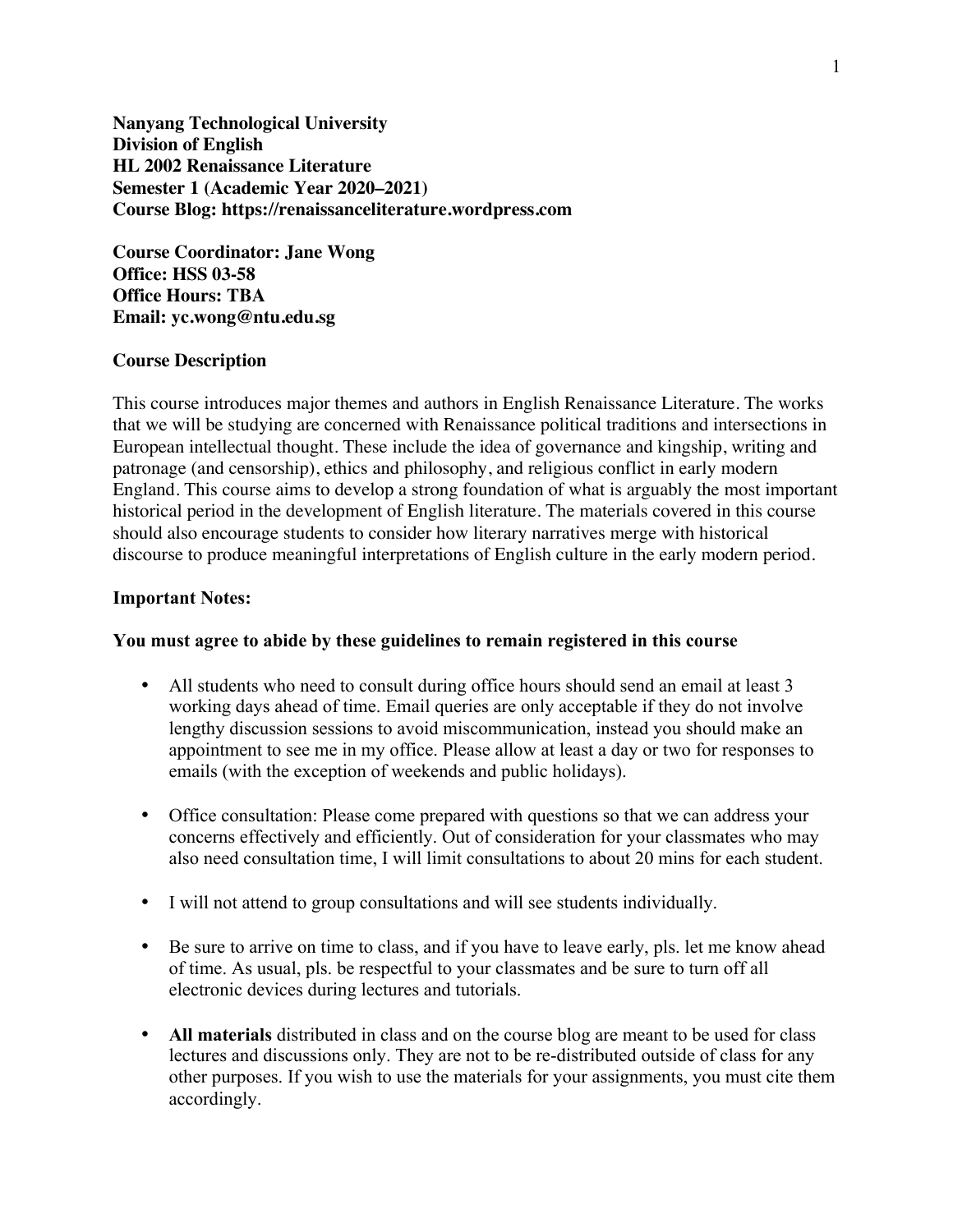- You are not allowed to record lectures in any form without permission from the instructors.
- If you are unable to attend class, it is your responsibility to check our course blog for updates or announcements that you may have missed.
- Late assignments: written assignments that are submitted late will receive a penalty of half a grade each day (including weekends and holidays); if I do not receive an assignment a week after it is due, you will receive a 0 for the essay.
- Absence in class: if you are absent on the day when an in-class writing assignment is due, you will not be able to make-up for this. Those who are absent for presentations will not have the opportunity to make-up their work in another group's presentation.
- Any attempt at plagiarism will be subjected to university disciplinary action. Please familiarize yourself with the university's academic integrity policies here: http://www.ntu.edu.sg/ai/Pages/academic-integrity-policy.aspx

| <b>Course Assessment</b>   |                  |
|----------------------------|------------------|
| Presentation               | 20%              |
| Participation              | $10\%$           |
| 2 Short Critical Responses | 30\% (15\% each) |
| <b>Final Essay</b>         | $40\%$           |

## **Required Texts:**

Kyd, Thomas. *The Spanish Tragedy.* ISBN: 978-1904271604

Shakespeare, William. *The History of King Lear: The Oxford Shakespeare The History of King Lear.* ISBN: 978-0199535828\*

Shakespeare, William. *Henry IV, Part 1* (Penguin Classics). ISBN: 978-0143130208\*

Shakespeare, William. *Henry IV, Part 2* (Penguin Classics). ISBN: 978-0143131762\*

Spenser, Edmund. *The Faerie Queene, Books Three and Four (Bk. 3 & 4)* (Hackett)*.* ISBN: 978- 0872208551

Marlowe, Christopher. *Doctor Faustus* (Norton Critical Editions). ISBN: 978-0393977547

Milton, John. *Paradise Lost* (Hackett Classics)*.* ISBN: 978-0872207332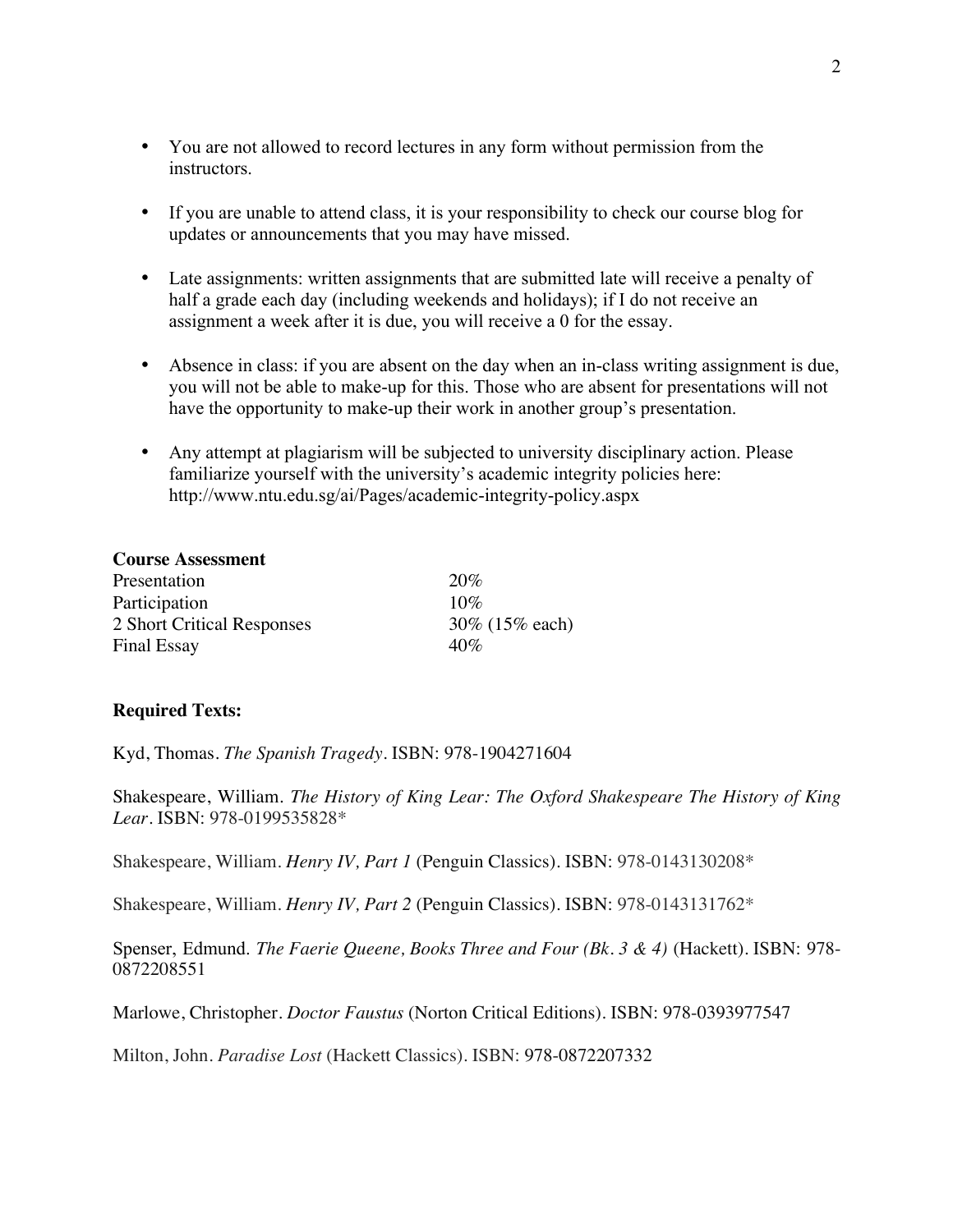\*NOTE: If you are planning on taking HL 3030 Major Author: Shakespeare in the future, you should purchase Shakespeare, William. *The Complete Pelican Shakespeare* (2002). ISBN: 978- 0141000589 instead of separate Shakespeare texts for this class. This text, however, has not been ordered (since it's for HL 3030). You will have to source your own copy if you decide to buy it.

# **Tentative Course Outline**

| Week                                            | Topic                                                                                                                                                                                                                                                                                                                                       | Deadlines |
|-------------------------------------------------|---------------------------------------------------------------------------------------------------------------------------------------------------------------------------------------------------------------------------------------------------------------------------------------------------------------------------------------------|-----------|
| Week 1<br>11 Aug.                               | Introduction                                                                                                                                                                                                                                                                                                                                |           |
| Week 2<br>Romance<br>18 Aug.                    | Excerpts from Edmund Spenser's Faerie<br><i>Queene Book 3</i> (Cantos $1-2$ )<br>*In addition, pls. also read "Letter to Raleigh"<br>which can be found in the same text, on pages<br>451-454 (If you are using a different version of<br>the book, the "Letter to Raleigh" is normally<br>either at the beginning or the end of the text.) |           |
| Week 3<br>Romance<br>25 Aug.                    | Excerpts from Edmund Spenser's Faerie<br>Queene Book 3 (Cantos 3–7)                                                                                                                                                                                                                                                                         |           |
| Week 4<br>Governance and<br>Kingship<br>1 Sept. | William Shakespeare's Henry IV, Part 1                                                                                                                                                                                                                                                                                                      |           |
| Week 5<br>Governance and<br>Kingship<br>8 Sept. | William Shakespeare's Henry IV, Part 2                                                                                                                                                                                                                                                                                                      |           |
| Week 6<br>Tragedy<br>15 Sept.                   | Introduction to Tragedy (TBA)<br>(Union Day: Class will end at 10:30am in<br>accordance with Union Day)                                                                                                                                                                                                                                     |           |
| Week 7<br>Tragedy<br>22 Sept.                   | Thomas Kyd's The Spanish Tragedy                                                                                                                                                                                                                                                                                                            |           |